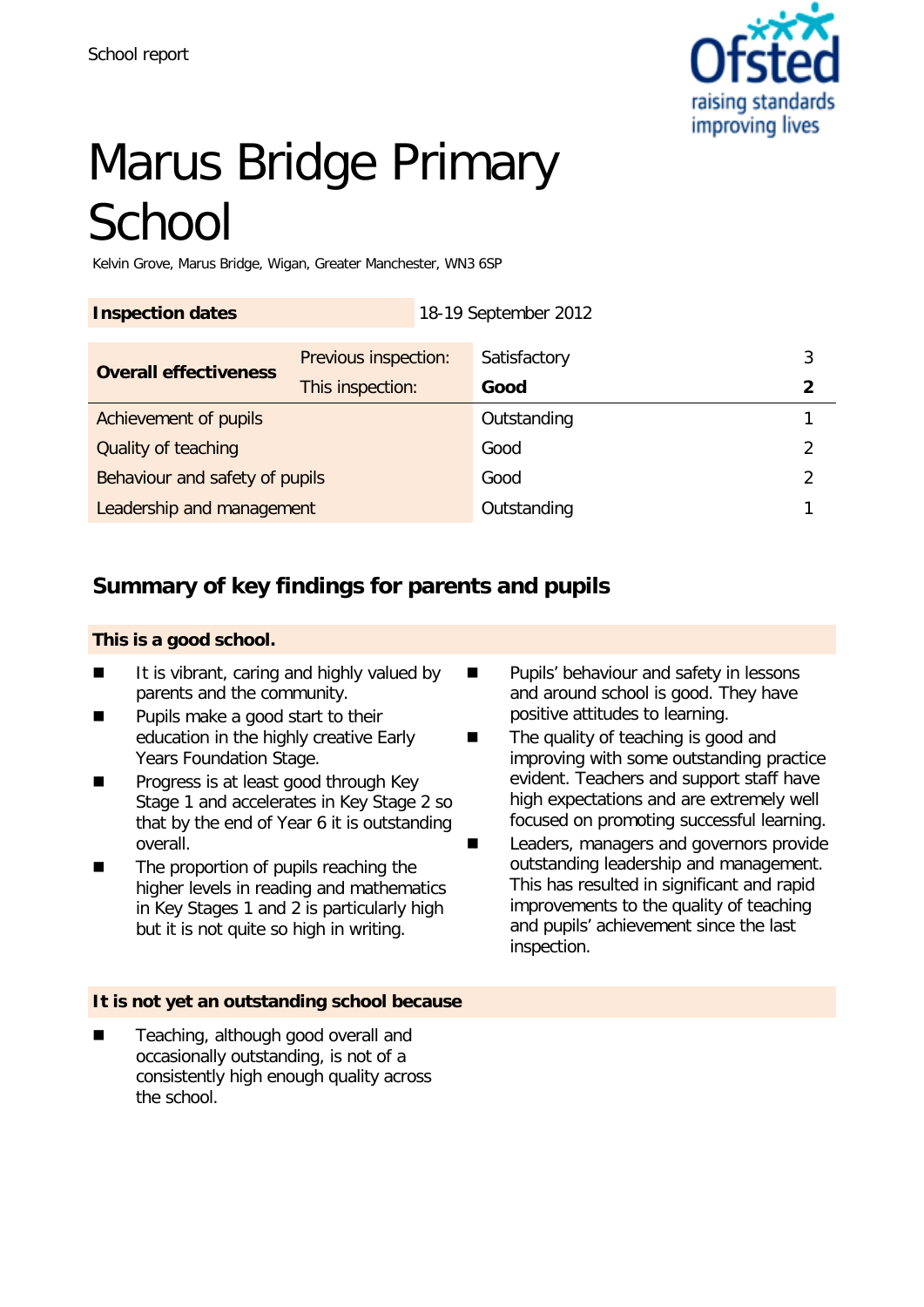#### **Information about this inspection**

- **Inspectors observed 20 lessons, including two joint observations with the headteacher.** They also listened to pupils reading and scrutinsed pupils' work.
- Meetings were held with pupils, staff, members of the governing body and a representative of the local authority.
- Inspectors observed the school's work, checked on pupil progress and attainment and looked at documents relating to safeguarding and the way in which the school evaluates its own performance.
- Inspectors took account of 37 responses from the on-line questionnaire (Parent View) and the school's own parental survey. They also considered responses to the questionnaire completed by staff.

# **Inspection team**

| Christopher Maloney, Lead inspector | <b>Additional inspector</b> |
|-------------------------------------|-----------------------------|
| Declan McCauley                     | <b>Additional inspector</b> |
| <b>Terry Bond</b>                   | <b>Additional inspector</b> |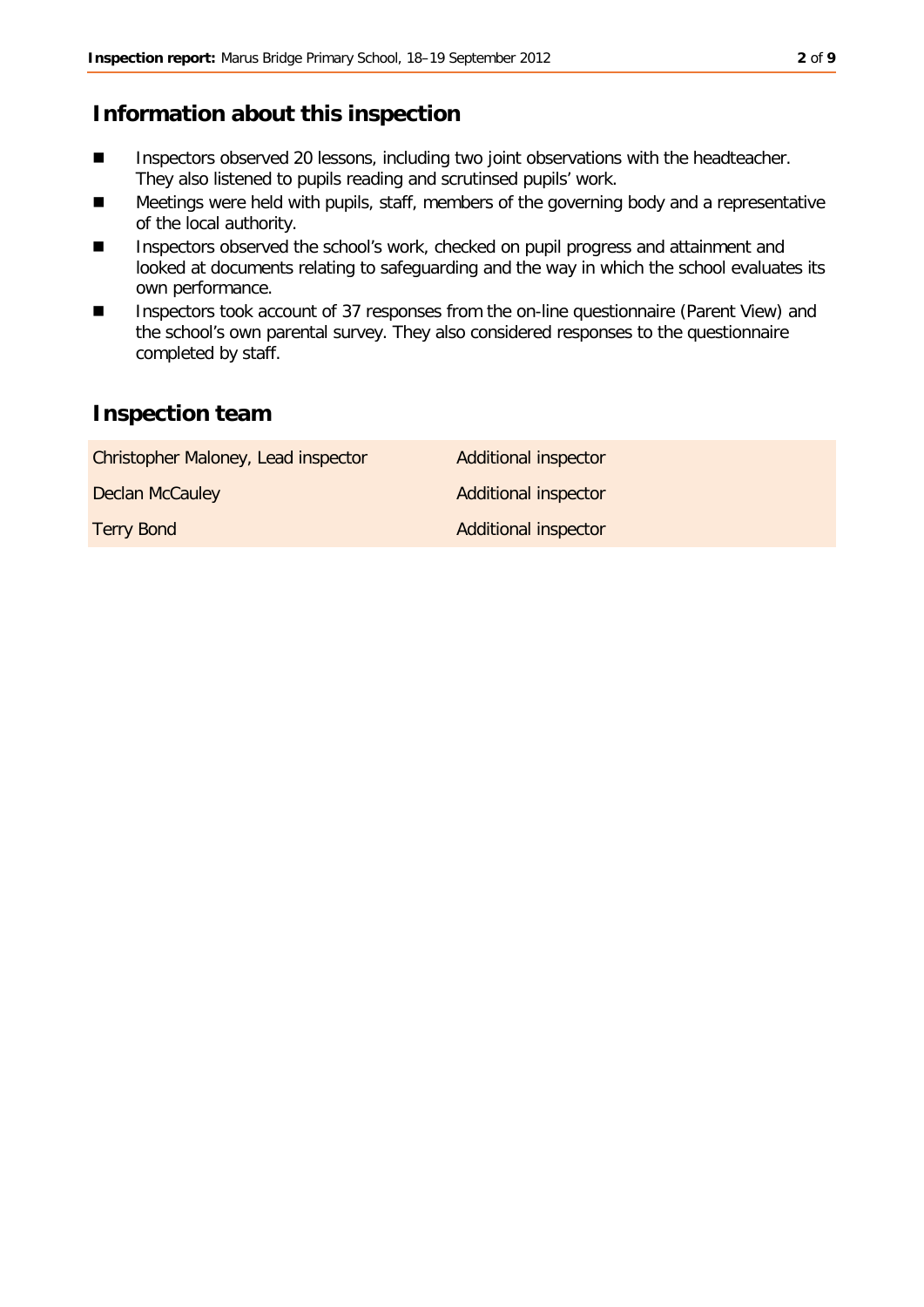# **Full report**

# **Information about this school**

- Marus Bridge is larger than the average-sized primary school.
- The proportion of pupils known to be eligible for the pupil premium is below average.
- The proportion of pupils supported at school action is broadly average, as are those at school action plus or with a statement of special educational needs.
- The school meets the government's current floor standards, which sets the minimum expectations for pupils' attainment and progress.
- Since the previous inspection, the school has experienced a number of changes to the teaching staff.

# **What does the school need to do to improve further?**

- Eradicate the few remaining inconsistencies in the quality of teaching in order to make it of consistently high quality by:
	- ensuring all tasks are closely matched to pupils' needs and interests
	- increasing the pace of learning in a few lessons
	- improving classroom management skills so that learning time is not wasted
	- strengthening the use of information and communication technology (ICT).
- Increase the proportion of pupils attaining the higher levels in writing at the end of Key Stages 1 and 2 so they match those in reading by:
	- ensuring pupils' consistently good use of grammar and punctuation
	- using literature to enhance understanding of high quality writing.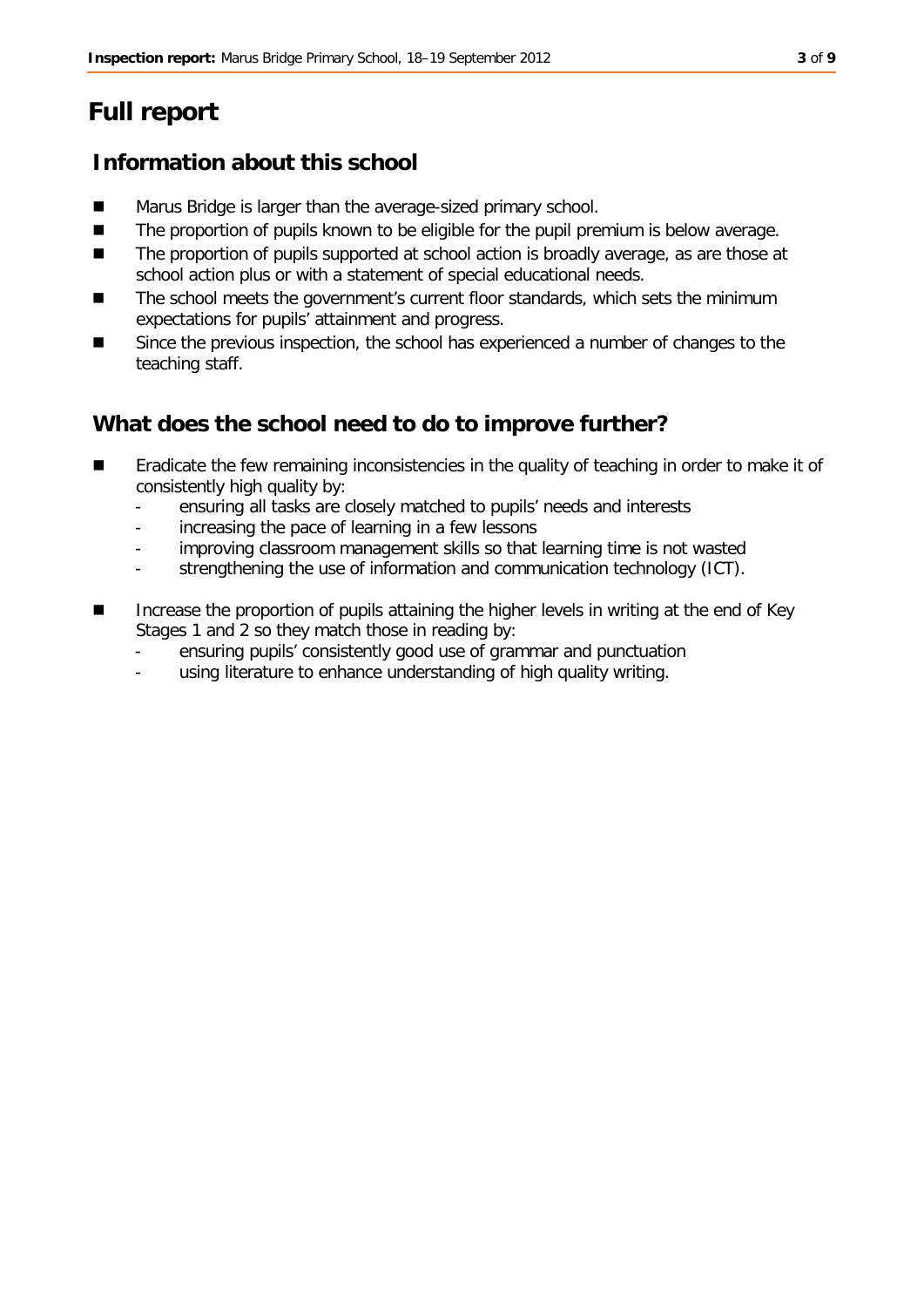# **Inspection judgements**

#### **The achievement of pupils is outstanding**

- Children in the Early Years Foundation Stage make at least good progress from starting points on entry which are broadly in line with the knowledge and skills expected for their age. For instance, children made outstanding progress in their learning of phonics (the sounds which letters make) due to highly skilled teaching and learning about the body.
- Pupils are well prepared when they enter Year 1 and make at least good progress through Key Stage 1, reaching above average attainment overall by the end of Year 2 in reading, writing and mathematics. The whole-school focus on developing a love of reading and regular reading sessions and daily phonics lessons has helped pupils make particularly rapid progress in this subject.
- Attainment has been rising in Key Stage 2, and in 2011 was significantly above average. Inspection evidence, including the provisional 2012 results show that progress overall is excellent and continues to accelerate through Key Stage 2. Overall achievement is outstanding because of the high proportion of pupils making and exceeding the expected progress compared to national averages in reading, writing and mathematics by the time pupils leave the school.
- However, the proportion reaching the highest levels in writing in both Key Stage 1 and Key Stage 2 is not as large as in mathematics and as in reading in particular.
- The very positive climate for learning actively promotes success as in a Year 3-4 lesson where very practical teaching enabled pupils to understand about Judaism and the sharing of hopes and wishes for the future.
- Pupils eligible for the pupil premium, disabled pupils and those with special educational needs achieve exceptionally well due to the extremely well targeted programmes and wide range of skilled and successful interventions which meet their needs.

#### **The quality of teaching is good**

- The quality of teaching over time is good and is improving rapidly. The change in staffing has led to some minor inconsistencies in quality emerging but overtime pupils make excellent progress and reach very high attainment. The vast majority of teaching seen during the inspection was good with an example of outstanding practice.
- The teaching of pupils who are eligible for the pupil-premium funding is very well targeted and highly effective. Furthermore, the teaching of disabled pupils and those with special educational needs is very effective because all adults, particularly skilled teaching assistants, ensure pupils have equal opportunities to succeed and receive the focused support they need.
- The overwhelming majority of parents agree that their child is well taught and the inspection evidence strongly supports this view.
- Among the strengths of teaching are high expectations, good subject knowledge and the effective use of assessment, including pupils' self-assessment. Teachers also use teaching assistants very well to support those pupils with particular needs and build extremely positive relationships with pupils.
- The best lessons have a brisk pace and challenging activities that are carefully planned to meet the needs and interests of all pupils so that no learning time is wasted. For example, in a Year 6 literacy lesson, pupils were fully engaged in response to skilled questioning and support for different ability levels in drafting and redrafting their horror stories to improve the quality of the writing.
- Improved use of assessment and marking mean that pupils have a good understanding of how well they are doing and how to improve their work further.
- The teaching of reading and mathematics is very effective in ensuring that pupils read and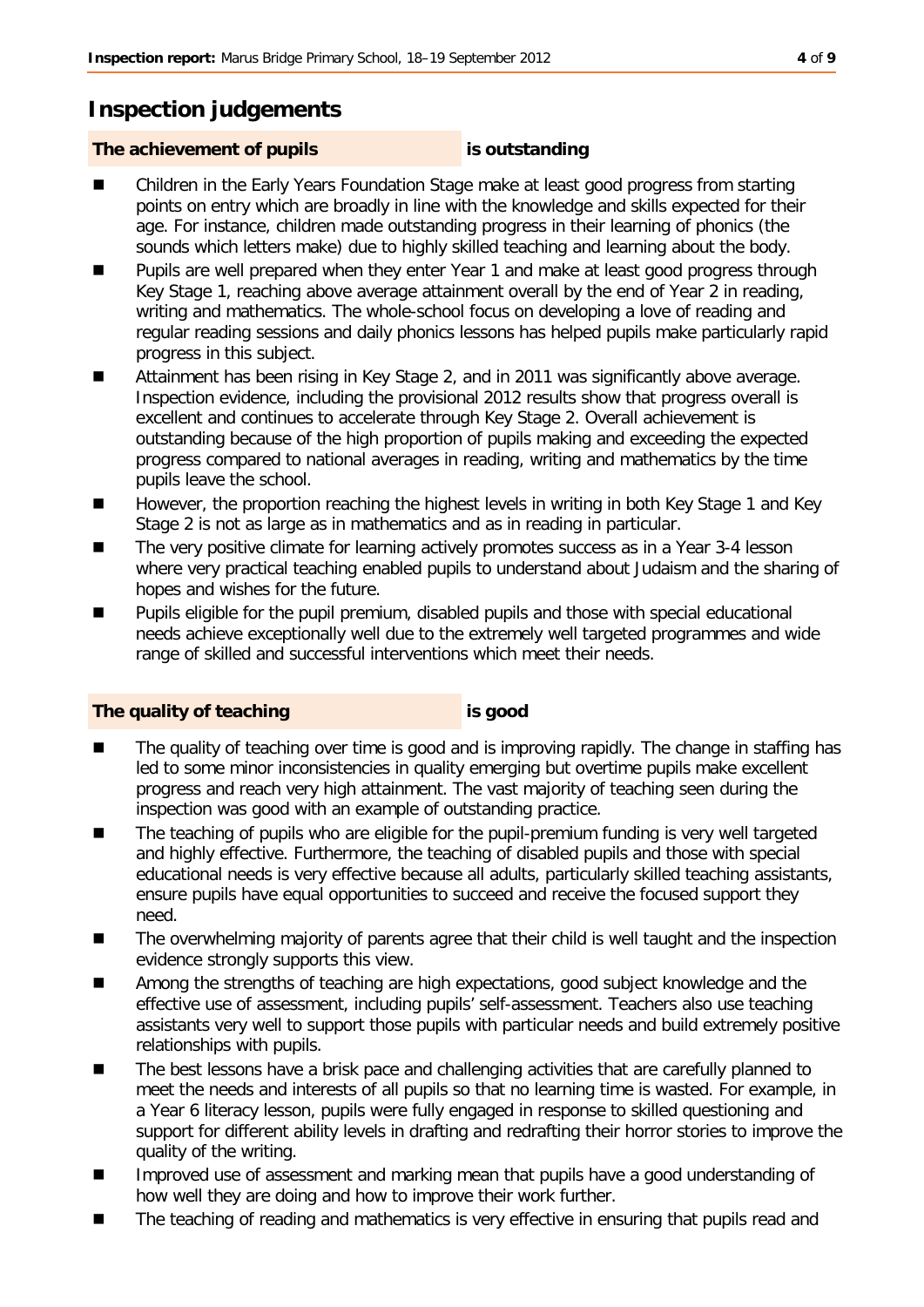calculate confidently and make outstanding progress by the end of Year 6.

- Teachers provide pupils with good opportunities to apply their literacy and numeracy skills across the curriculum. However, ICT could be better utilised to support and extend learning.
- Although teaching has improved significantly since the last inspection, a few minor inconsistencies in quality remain. These include always matching activities closely to the needs of all pupils and ensuring lessons consistently go at a brisk pace so that valuable learning time is not wasted.

#### **The behaviour and safety of pupils are good**

- Pupils are polite and courteous and get on well together. They have very positive attitudes to school and are keen and enthusiastic learners. They have a clear understanding of right and wrong and respond well to the high expectations staff have of them.
- Attendance is above average and punctuality is good.
- The good care and welfare in the Early Years Foundation Stage contributes well to children's good behaviour and positive attitudes to learning. They take turns, share equipment sensibly and play and learn together harmoniously.
- Inspection evidence clearly shows that behaviour is typically good in lessons and around the school. Pupils say that they very much enjoy school and that bad behaviour rarely spoils lessons. Parents overwhelmingly agree that behaviour is good.
- Pupils clearly understood the different forms bullying might take but told inspectors that bullying does not happen in school, rather pupils sometimes argue or fall out with each other. Few parents disagree with this. Pupils expressed confidence that any problems they face are always dealt with effectively by staff.
- The school has very well-established reward systems, school rules and high quality relationships which support pupils' good and sometimes outstanding behaviour well. Pupils say they feel valued and that staff care for them.
- **Pupils say they feel safe in school and parents overwhelmingly agree. Pupils have a good** awareness and understanding of how to stay safe. They benefit from good teaching about road safety, stranger danger and staying safe on the internet.
- **Pupils enjoy the wide range of responsibilities they can take in school, particularly the very** effective playground buddies.
- The pupils' positive attitudes to school are summed up in a typical pupil view, 'Our school is friendly, healthy, welcoming to new pupils and learning is fun.'

#### **The leadership and management are outstanding**

- The school is exceptionally well led by the headteacher, ably assisted by the deputy headteacher. His vision, drive and relentless focus on improving achievement has galvanised the whole school community together with the senior leadership team and governors. This has led to rapid improvement since the last inspection.
- Staff know exactly what is expected of them and what the school is striving to achieve. They feel valued, supported and very much part of a team that shares the same vision for improvement in outcomes for pupils.
- Teaching has improved since the last inspection and is now good and improving. Performance management is more rigorous and targeted at improving the quality of teaching, pupils' progress and professional development. This has resulted in improvements to staff skills, although more needs to be done to fully eradicate the few inconsistencies in the quality of teaching that remain.
- Achievement has improved significantly since the last inspection and is now outstanding. This is due to improvements in teaching, but also to greater rigour in reviewing the school's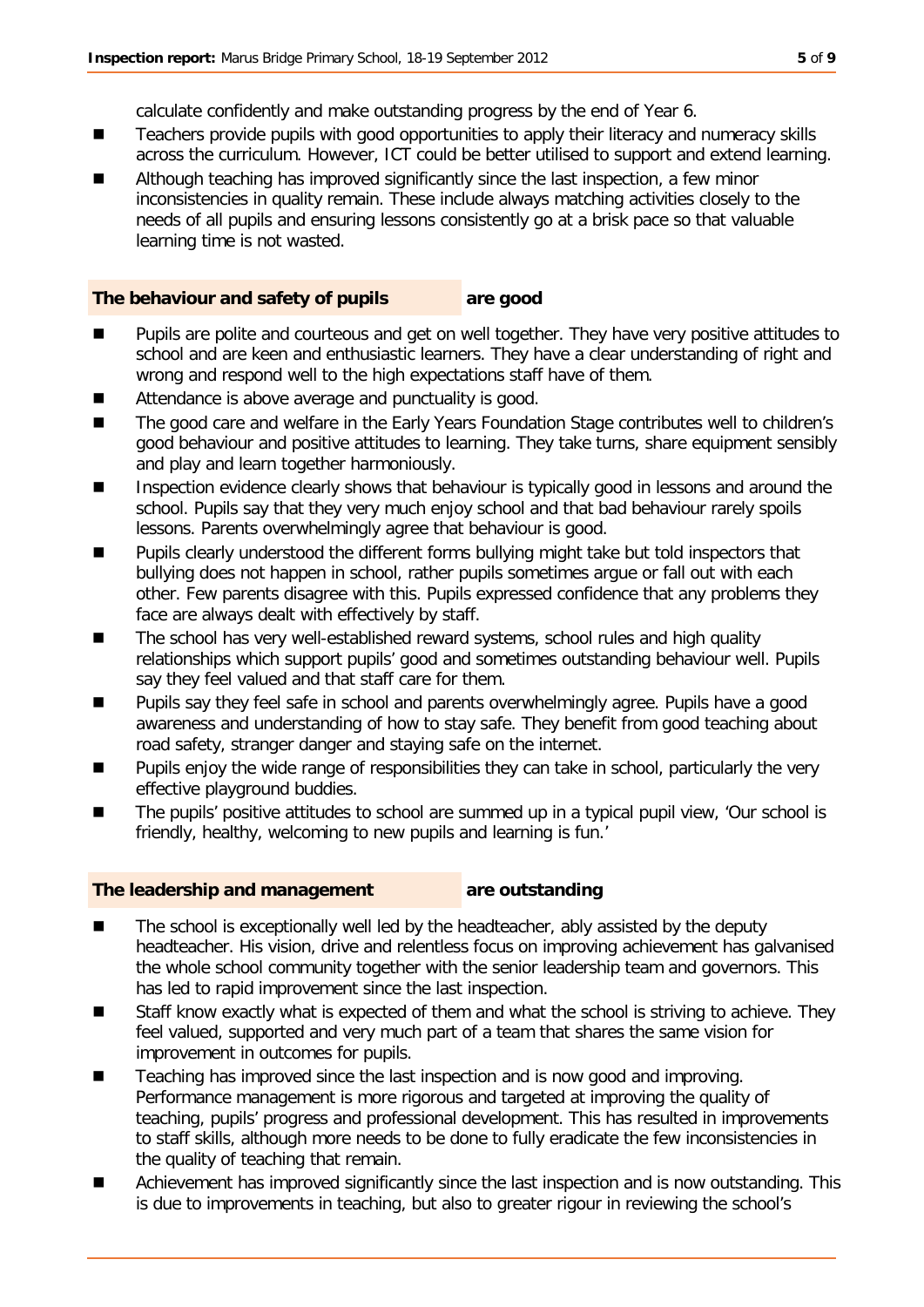performance and implementing precisely measurable actions to bring about improvement. Pupils' progress is closely monitored and evaluated so that they can achieve their full potential and have equal opportunities to succeed.

- The school has had a major focus on reading and seen rapid improvements in pupils' progress, especially at the higher levels, and is now trying to secure the same improvement in writing.
- The excellent partnership with the local Learning Network of 15 primary schools and one special school provides high quality learning opportunities for pupils and staff.
- The school works exceptionally well with parents, regularly seeks their views and keeps them informed about the work of the school and how they can help their child further through regular meetings, newsletters and the excellent school website.
- Parents overwhelmingly agree that the school is well led and managed.
- Safeguarding procedures meet statutory requirements.
- The local authority has provided light touch support that has helped the school to improve since the last inspection.

#### **The governance of the school:**

- has greatly improved the rigour by which it supports and challenges the school to bring about improvement
- works closely with senior leaders and staff to check on the quality of the school's work and the achievement of pupils so that plans can be drawn up to address areas for development
- are well informed and benefit from links to individual teachers, subjects and classes. The headteacher and deputy headteacher meet regularly with the School Improvement Committee
- is fully involved in reviewing staff performance
- has ensured that the pupil-premium funding has been accurately targeted so that pupils achieve their full potential.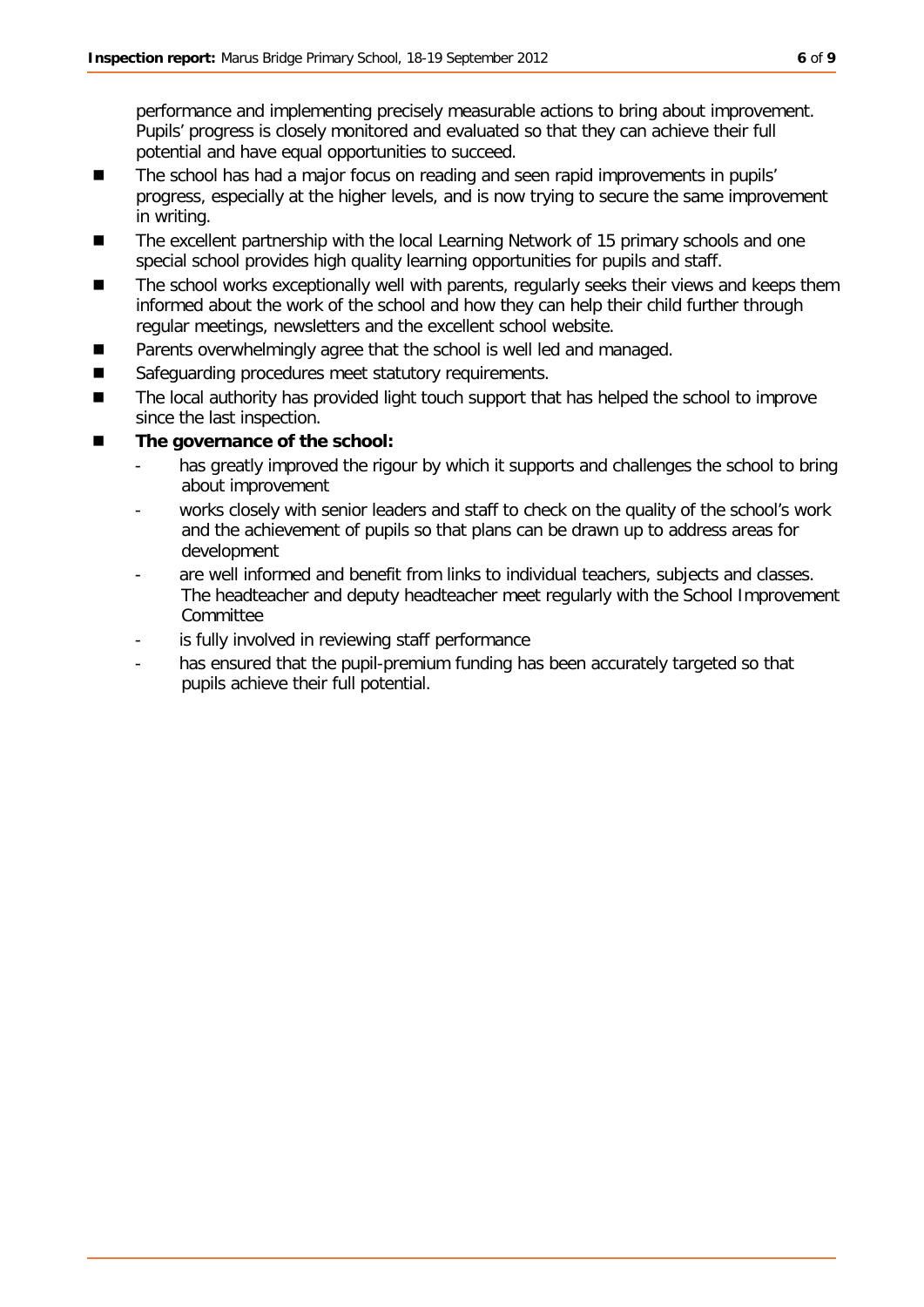# **What inspection judgements mean**

| <b>School</b> |                         |                                                                                                                                                                                                                                                                                                                                                                         |
|---------------|-------------------------|-------------------------------------------------------------------------------------------------------------------------------------------------------------------------------------------------------------------------------------------------------------------------------------------------------------------------------------------------------------------------|
| Grade         | <b>Judgement</b>        | <b>Description</b>                                                                                                                                                                                                                                                                                                                                                      |
| Grade 1       | Outstanding             | An outstanding school is highly effective in delivering outcomes<br>that provide exceptionally well for all its pupils' needs. This<br>ensures that pupils are very well equipped for the next stage of<br>their education, training or employment.                                                                                                                     |
| Grade 2       | Good                    | A good school is effective in delivering outcomes that provide<br>well for all its pupils' needs. Pupils are well prepared for the next<br>stage of their education, training or employment.                                                                                                                                                                            |
| Grade 3       | Requires<br>improvement | A school that requires improvement is not yet a good school, but it<br>is not inadequate. This school will receive a full inspection within<br>24 months from the date of this inspection.                                                                                                                                                                              |
| Grade 4       | Inadequate              | A school that has serious weaknesses is inadequate overall and<br>requires significant improvement but leadership and management<br>are judged to be Grade 3 or better. This school will receive<br>regular monitoring by Ofsted inspectors.                                                                                                                            |
|               |                         | A school that requires special measures is one where the school<br>is failing to give its pupils an acceptable standard of education<br>and the school's leaders, managers or governors have not<br>demonstrated that they have the capacity to secure the<br>necessary improvement in the school. This school will receive<br>regular monitoring by Ofsted inspectors. |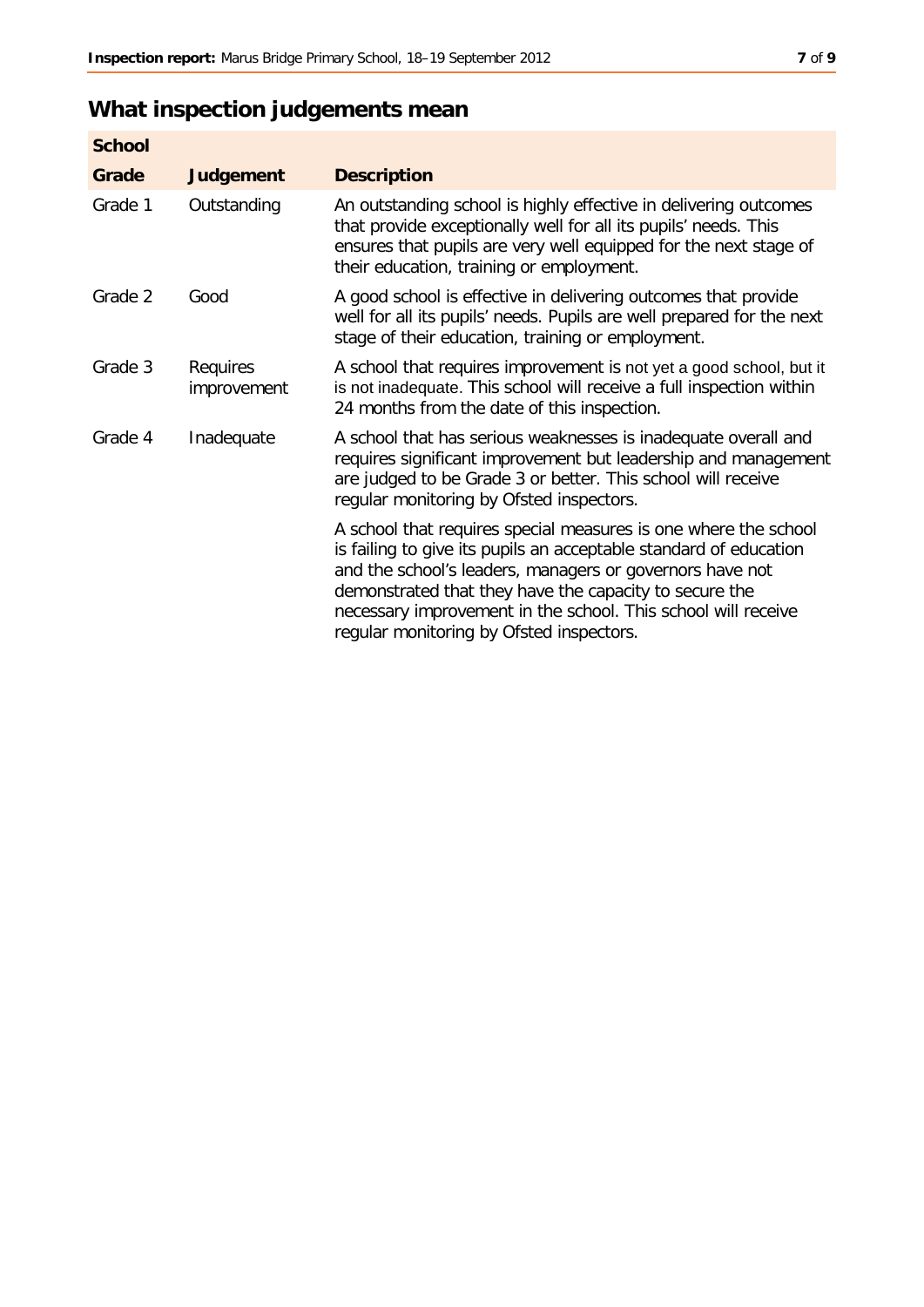# **School details**

| Unique reference number  | 106406 |
|--------------------------|--------|
| <b>Local authority</b>   | Wigan  |
| <b>Inspection number</b> | 405033 |

This inspection of the school was carried out under section 5 of the Education Act 2005.

| <b>Type of school</b>               | Primary                                  |
|-------------------------------------|------------------------------------------|
| <b>School category</b>              | Community                                |
| Age range of pupils                 | $4 - 11$                                 |
| <b>Gender of pupils</b>             | Mixed                                    |
| Number of pupils on the school roll | 305                                      |
| Appropriate authority               | The governing body                       |
| <b>Chair</b>                        | Mr Anthony Gerrard                       |
| <b>Headteacher</b>                  | Mr Michael Gaskill                       |
| Date of previous school inspection  | 21 September 2010                        |
| Telephone number                    | 01942 248129                             |
| <b>Fax number</b>                   | 01942 821588                             |
| <b>Email address</b>                | enquiries@admin.marusbridge.wigan.sch.uk |